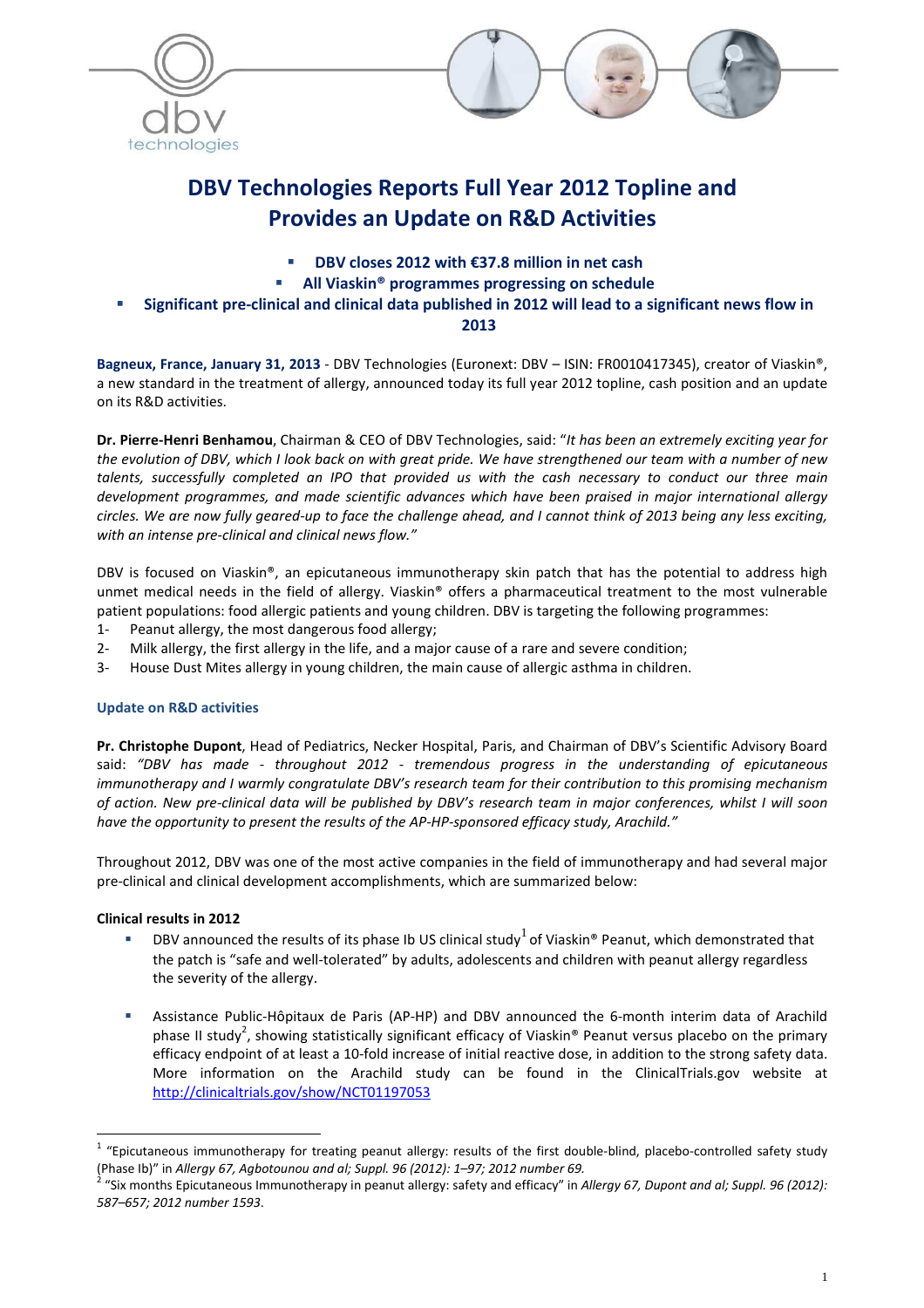



#### **Recent pre-clinical publications**

- $\blacksquare$  Two new papers in major scientific journals were published recently. The first paper<sup>3</sup> shows in a pre-clinical setting that epicutaneous allergen-specific immunotherapy needs the integrity of superficial layers of the stratum corneum to ensure the safety of treatment and to induce a tolerogenic profile of the immune response.
- The second paper<sup>4</sup> suggests that, in a study comparing Viaskin® with Finn chamber patch tests in dogs hypersensitized to mite allergens, Viaskin® induces stronger allergen-specific response and that, as a consequence, Viaskin® may offer a better alternative for screening cellular hypersensitivity to food and environmental allergens.

#### **2013 clinical study outlook**

- DBV Technologies will present at two major allergy conferences: the American Academy of Allergy, Asthma and Immunology (AAAAI; http://annualmeeting.aaaai.org/) and the European Allergy And Clinical Immunology congress (EAACI; http://www.eaaci-wao2013.com).
- In 1Q 2013, DBV will collaborate with the Consortium for Food Allergy Research ('CoFAR') for the launch of an important NIH-sponsored efficacy study, CoFAR6, in peanut allergic patients.
- In 2013, DBV will continue its partnership with the University of Geneva in the field of vaccination, and expects to make good progress in a very promising joint development programme.
- The topline results of the on-going phase IIb VIPES study are expected to be available in mid-2014 (http://clinicaltrials.gov/ct2/show/NCT01675882).

#### **Full year 2012 topline**

For the full year 2012, total revenues reached €2,776,588, up from €1,873,571 a year earlier, driven by an increase in Research tax credit. This 48.2% increase reflects DBV's intense R&D activities, on both pre-clinical research and clinical development fronts. Revenues from Diallertest® stood at €174,360, with four batches sold to DBV's commercial partner over the period. In-market sales of Diallertest® reached 22,085 units in France in 2012, reflecting a stable demand overall year-on-year.

As of December 31, 2012, DBV's cash position amounted to €37.8 million, compared with €41.7 million three months earlier.

and the state of the same of the safety and efficacy of peanut epicutaneous immunotherapy (EPIT®)" in all that it and not stripped skin - is crucial for the safety and efficacy of peanut epicutaneous immunotherapy (EPIT®)" *Clin Transl Allergy. Mondoulet and al; 2012 Nov 12;2(1):22*.

<sup>&</sup>lt;sup>4</sup> "Validation of a novel epicutaneous delivery system for patch testing of house dust mite-hypersensitive dogs" in Vet Dermatol 2012; Olivry and al; 23: 525–e106.